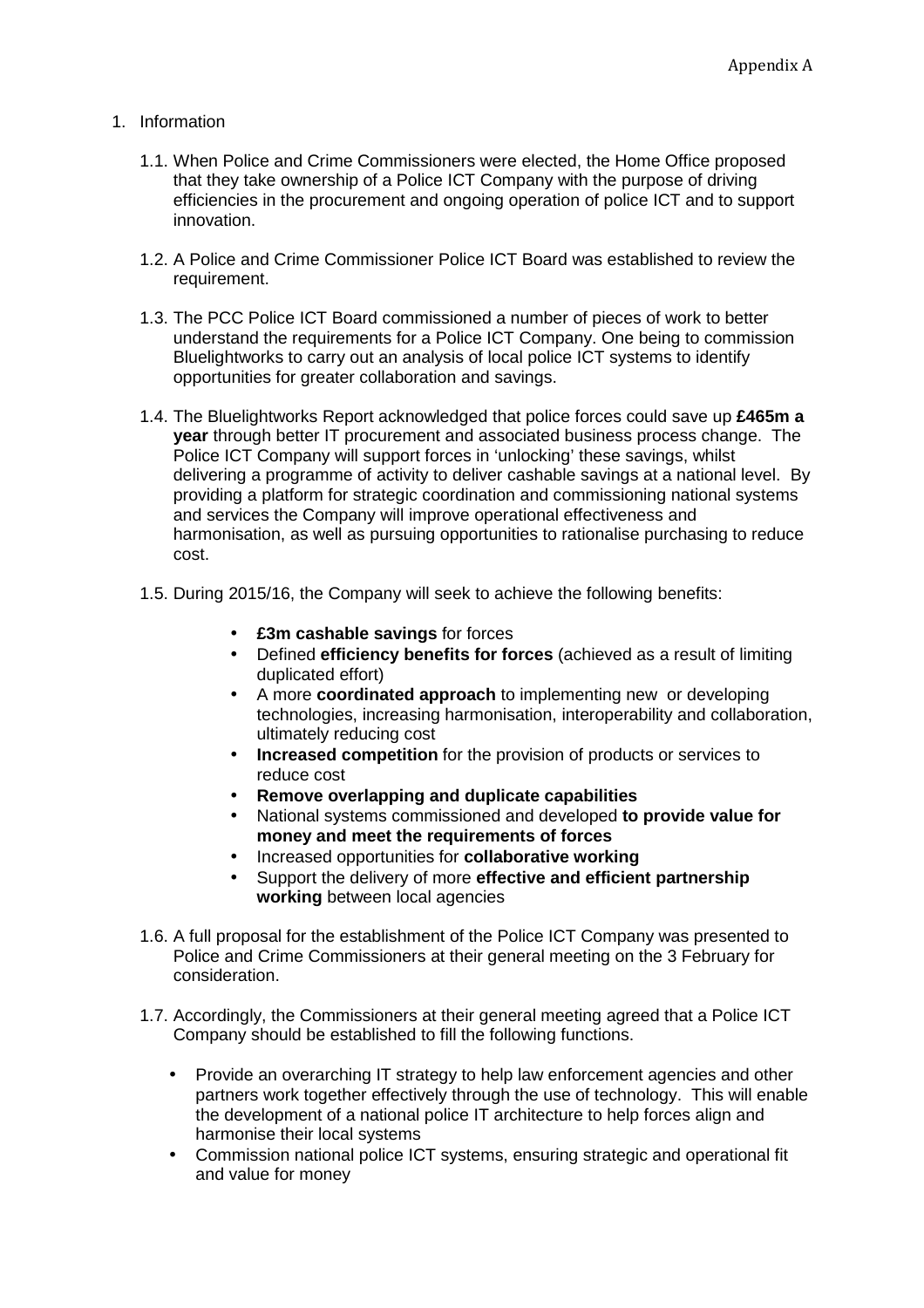- Support law enforcement agencies to deliver services more efficiently and effectively by facilitating and enabling greater collaboration, integration and harmonisation between ICT systems
- Secure value for money by helping law enforcement agencies to get the best deal from suppliers
- Provide a centre of knowledge and expertise in relation to ICT, encouraging innovation, supporting the delivery of digital capabilities and identifying opportunities for collaboration and shared learning.
- 1.8. The Company will be owned and led by Police and Crime Commissioners and other policing governance bodies on behalf of police forces in England and Wales.
- 1.9. The Company will support law enforcement agencies in making the best use of technology to deliver efficient and effective policing in England and Wales. The Company will support and complement local activity and help PCCs to secure best value for money. It is intended that the Company will begin as a small, strategically focused entity with core skills and expertise, providing a platform for the Company to deliver more ambitious programmes as confidence builds in its capabilities.

## **Subscriptions**

- 1.10. To successfully manage the delivery plan of the Company the skills required will include IT, commercial, strategy, and knowledge management led by a Chief Executive and supported by an administrative officer and corporate manager. Taking into account office and other infrastructure costs, the total budget required is a maximum of £1.2m.
- 1.11. On the assumption that of those entitled to join the Company accept the maximum subscription cost will be £25,000 per member. It should be noted that this is considered to be 'seed funding' and capital investment for the Company, which will then be incentivised to provide a return on investment and achieve sufficient cashable savings to sustain itself from 2016. However, the longer term financial model for the Company will need to be endorsed by its members.
- 1.12. It should be noted that an Innovation Fund bid has been submitted to cover the costs of the core team for the Company, therefore the subscription will only be required if the Innovation Fund bid is unsuccessful.

## **Governance**

1.13. The Company will need to be properly constituted so that it can enter contracts and employ staff. It is proposed that the Company is registered as a Company Limited by Guarantee. Other models have been reviewed, including expanding the remit of the APCC, delivery through a host-force model and Community Interest Company. Legal advisers have recommended that a Company Limited by Guarantee would be the most appropriate model to deliver the functions of the Company. The full draft articles of association have been drafted and are attached at Annex 1. It is intended that the final articles will be endorsed at the next Police and Crime Commissioner General Meeting on 25<sup>th</sup> March, this will also be the point at which Directors of the Company will be appointed. The core features of the articles of association are provided below: